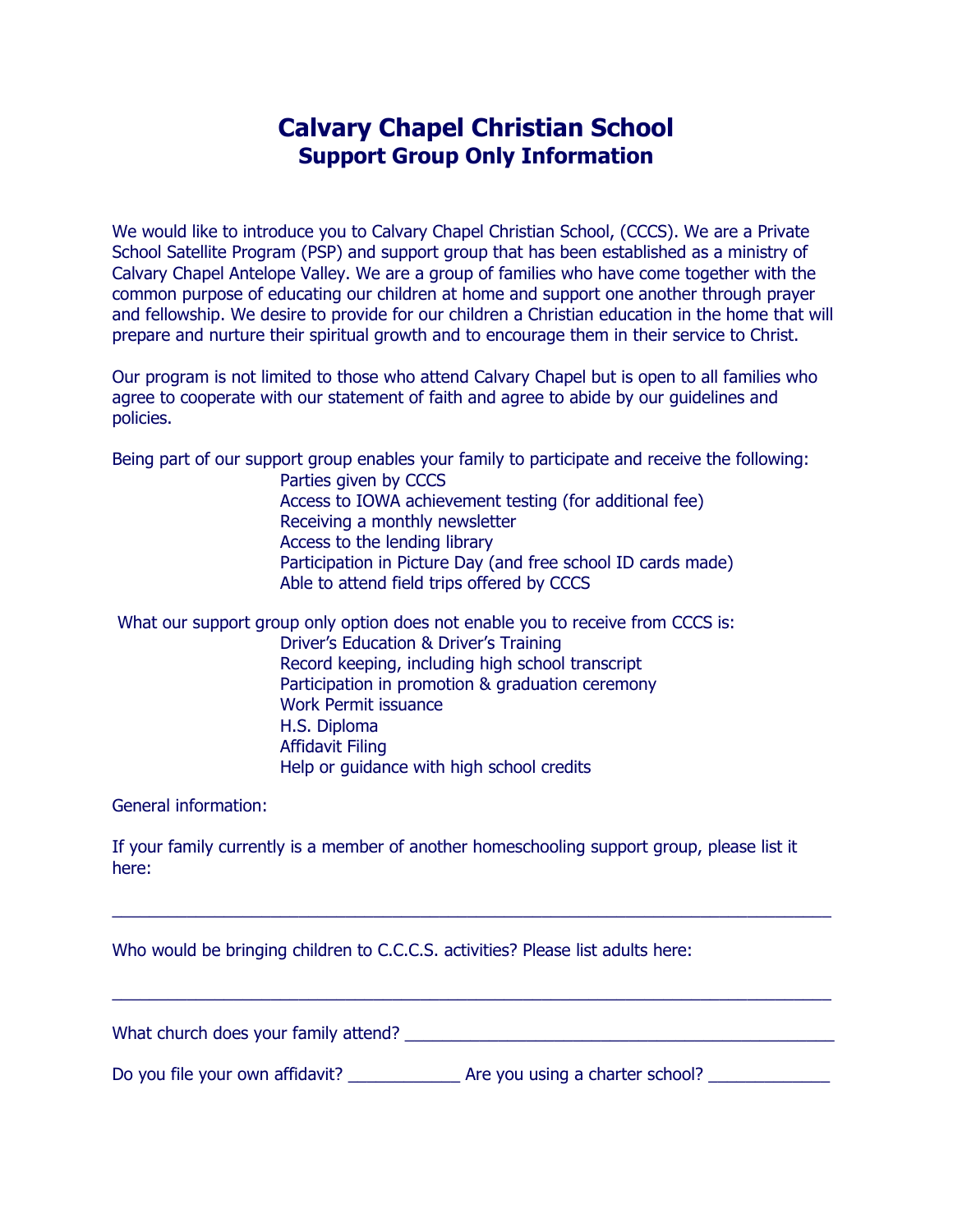# **Calvary Chapel Christian School**

#### **SUPPORT GROUP REGISTRATION APPLICATION 2021/2022**

|                                                                                                                                                                    |  |                                                                                                                      |  | Birth date___________________    |                              |                                                        |  |
|--------------------------------------------------------------------------------------------------------------------------------------------------------------------|--|----------------------------------------------------------------------------------------------------------------------|--|----------------------------------|------------------------------|--------------------------------------------------------|--|
|                                                                                                                                                                    |  |                                                                                                                      |  |                                  | Birth date _________________ |                                                        |  |
| Mailing Address (if different)                                                                                                                                     |  |                                                                                                                      |  |                                  |                              |                                                        |  |
|                                                                                                                                                                    |  |                                                                                                                      |  |                                  |                              |                                                        |  |
|                                                                                                                                                                    |  |                                                                                                                      |  |                                  |                              |                                                        |  |
|                                                                                                                                                                    |  |                                                                                                                      |  |                                  |                              |                                                        |  |
| Children's Information: (Please list all children in family)<br>First & Last Names<br>school)                                                                      |  | Sex Birth date Age Grade Enrolling in CCCS                                                                           |  |                                  |                              | (in Fall) (if not, list                                |  |
|                                                                                                                                                                    |  |                                                                                                                      |  |                                  |                              | <u> 1980 - Johann Barnett, fransk politik (</u>        |  |
|                                                                                                                                                                    |  |                                                                                                                      |  |                                  |                              |                                                        |  |
| <u> 1989 - Johann John Stone, markin f</u><br><u> 1989 - Andrea State Barbara, política establecente de la propia de la propia de la propia de la propia de la</u> |  | <u> Liste de la construcción de la construcción de la construcción de la construcción de la construcción de la c</u> |  | <u> 1980 - Jan Samuel III, p</u> |                              | <u> 1980 - Andrea Maria Alemania, prima alemania (</u> |  |
|                                                                                                                                                                    |  |                                                                                                                      |  |                                  |                              |                                                        |  |
|                                                                                                                                                                    |  |                                                                                                                      |  |                                  |                              |                                                        |  |
|                                                                                                                                                                    |  |                                                                                                                      |  | <u> 1989 - Johann Barnett, f</u> |                              |                                                        |  |

Please make check payable and mail to: CCCS (or Calvary Chapel Christian School), 1833 West Ave. J, Lancaster, CA 93534. Thanks!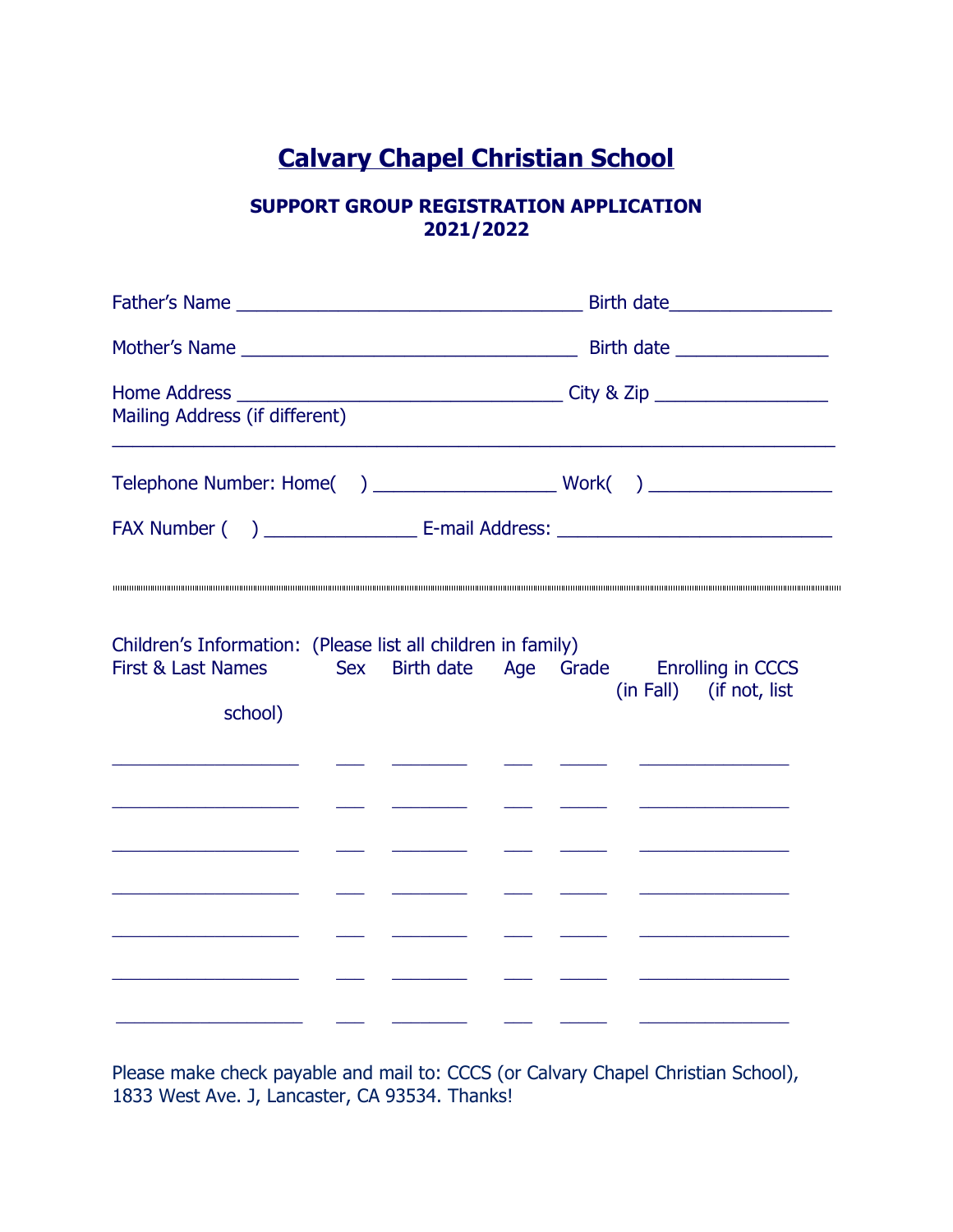## Statement of Faith

We believe the only true basis of Christian fellowship is Christ's Agape love, which is greater than any differences we possess and without which we have no right to claim ourselves Christians.

We believe worship of God should be spiritual. Therefore, we remain flexible and yielded to the leading of the Holy Spirit to direct our worship.

**We believe** worship of God should be inspirational. Therefore, we give great place to music in our worship.

**We believe** worship of God should be intelligent. Therefore, our services are designed with great emphasis upon teaching of the Word of God that He might instruct us how He should be worshipped.

**We believe** worship of God should be fruitful. Therefore we look for His love in our lives as the supreme manifestation that we have truly been worshipping Him.

**We believe** in all the basic doctrines of historic Christianity.

**We believe** in the inerrancy of Scripture, that the Bible, Old and New Testaments are the inspired, infallible, Word of God.

**We believe** that God is eternally existent in three distinct persons: Father, Son, and Holy Spirit.

**We believe** that God is the personal, transcendent, and sovereign Creator of all things.

We believe that Jesus Christ is fully God and fully human, that he was born of a virgin, lived a sinless life, provided for the atonement of our sins by His death on the cross, was bodily raised from the dead, ascended back to the right hand of the Father, and ever lives to make intercession for us.

**We believe** in the personal, visible, and pre-millennial second coming of Jesus Christ to the earth. He will return with His saints and set up a kingdom of which there will be no end.

**After Jesus ascended** to Heaven, He poured out His Holy Spirit on the believers in Jerusalem enabling them to fulfill His command to preach the Gospel to the entire world, an obligation shared by all believers today.

**We believe** that all people are, by nature, separated from God and responsible for their own sin but that salvation, redemption, and forgiveness is freely offered to all by the grace of our Lord Jesus Christ. When a person repents of their sin and accepts Jesus Christ as personal Savior and Lord, trusting Him to save, that person is immediately born again and sealed by the Holy Spirit all his/her sins are forgiven and that person becomes a child of God destined to spend eternity with the Lord.

**We believe** in the gifts of the Holy Spirit mentioned in the Scriptures and that they are valid for today if they are exercised within the scriptural guidelines. We as believers are to covet the best gifts seeking to exercise them in love that the whole body of Christ might be edified. We believe that love is more important than the most spectacular gifts, and without this love, all exercise of spiritual gifts are worthless.

| <b>Father's Signature:</b> | Date: |
|----------------------------|-------|
|                            |       |
| Mother's Signature:        | Date: |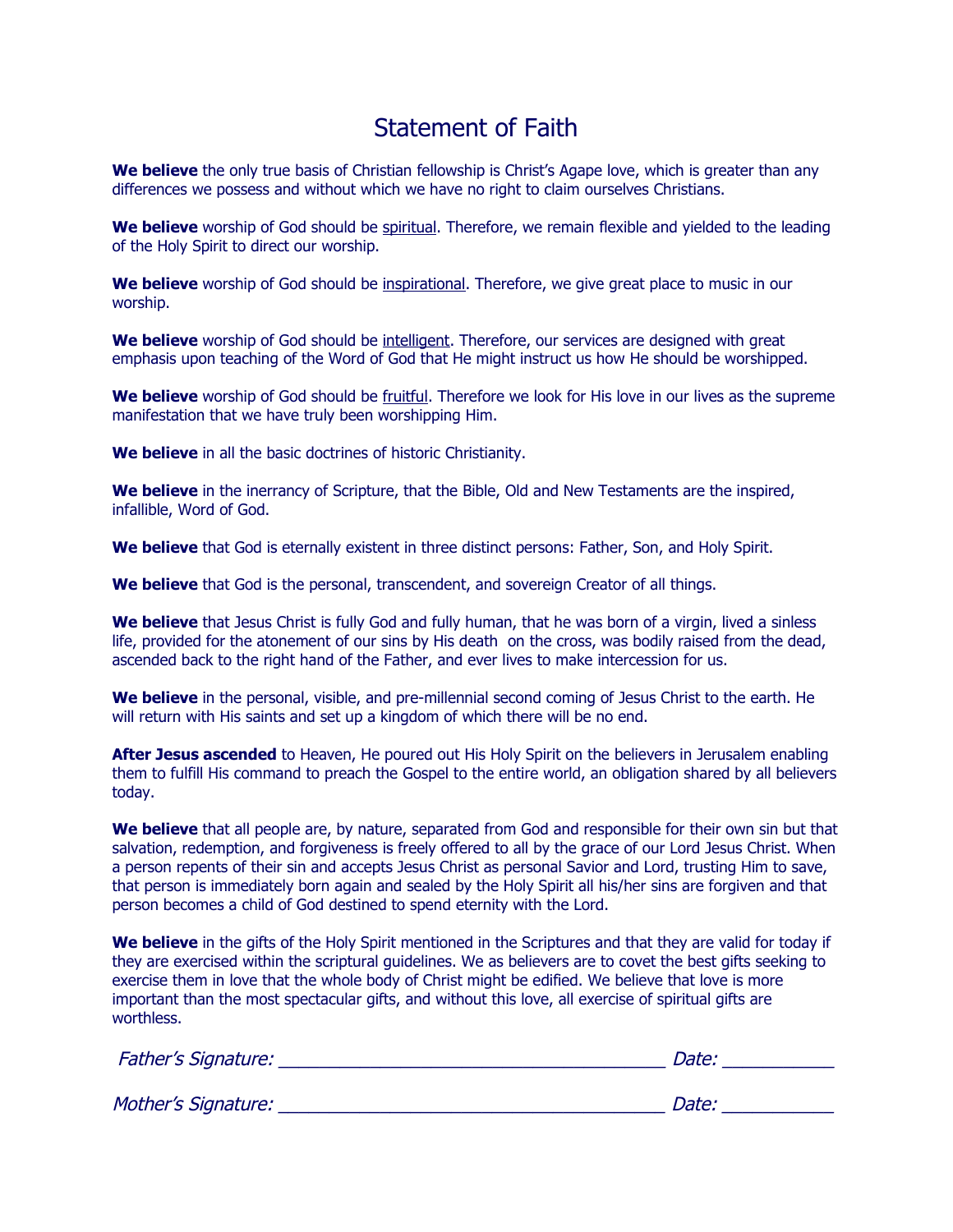# **Calvary Chapel Christian School EMERGENCY HEALTH FORM**

2021/2022

|                                                           | <u> 1989 - Johann Barbara, martxa alemaniar argumentuar argumentuar argumentuar argumentuar argumentuar argumentu</u> |  |
|-----------------------------------------------------------|-----------------------------------------------------------------------------------------------------------------------|--|
| Responsible adult to contact if parent cannot be reached. |                                                                                                                       |  |
|                                                           |                                                                                                                       |  |
|                                                           |                                                                                                                       |  |
| Child's/Children's Physician                              |                                                                                                                       |  |
|                                                           |                                                                                                                       |  |
|                                                           |                                                                                                                       |  |
|                                                           |                                                                                                                       |  |
|                                                           |                                                                                                                       |  |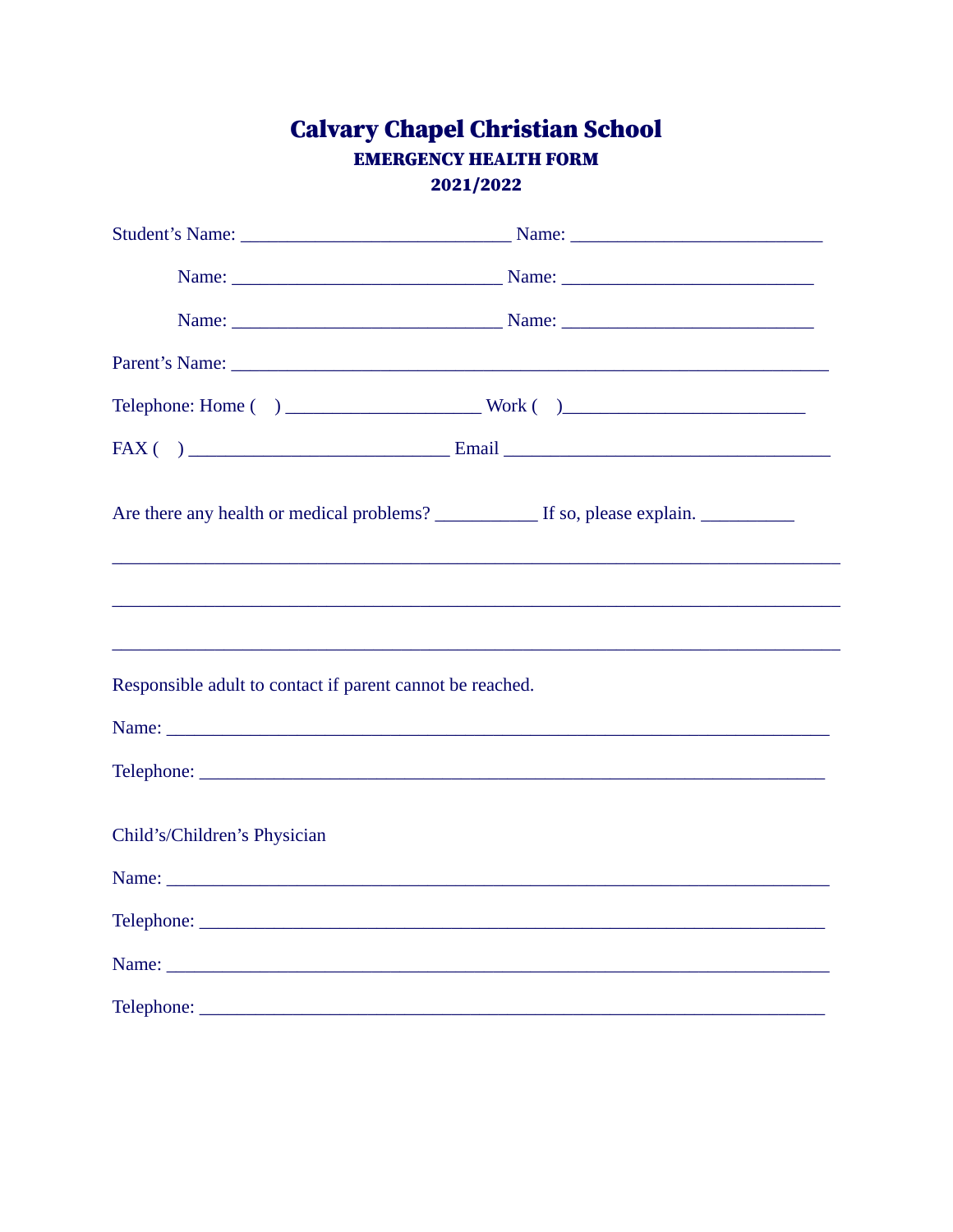### **Calvary Chapel Christian School** RELEASE OF LIABILITY 2021/2022

\_\_\_\_\_\_\_\_\_\_\_\_\_\_\_\_\_\_\_\_\_\_\_\_\_\_\_\_\_\_\_\_\_\_\_\_\_\_\_\_\_\_\_\_\_\_\_\_\_\_\_\_\_\_\_\_\_\_\_\_\_\_\_\_\_\_\_\_

\_\_\_\_\_\_\_\_\_\_\_\_\_\_\_\_\_\_\_\_\_\_\_\_\_\_\_\_\_\_\_\_\_\_\_\_\_\_\_\_\_\_\_\_\_\_\_\_\_\_\_\_\_\_\_\_\_\_\_\_\_\_\_\_\_\_\_\_

\_\_\_\_\_\_\_\_\_\_\_\_\_\_\_\_\_\_\_\_\_\_\_\_\_\_\_\_\_\_\_\_\_\_\_\_\_\_\_\_\_\_\_\_\_\_\_\_\_\_\_\_\_\_\_\_\_\_\_\_\_\_\_\_\_\_\_\_

\_\_\_\_\_\_\_\_\_\_\_\_\_\_\_\_\_\_\_\_\_\_\_\_\_\_\_\_\_\_\_\_\_\_\_\_\_\_\_\_\_\_\_\_\_\_\_\_\_\_\_\_\_\_\_\_\_\_\_\_\_\_\_\_\_\_\_\_

\_\_\_\_\_\_\_\_\_\_\_\_\_\_\_\_\_\_\_\_\_\_\_\_\_\_\_\_\_\_\_\_\_\_\_\_\_\_\_\_\_\_\_\_\_\_\_\_\_\_\_\_\_\_\_\_\_\_\_\_\_\_\_\_\_\_\_\_

\_\_\_\_\_\_\_\_\_\_\_\_\_\_\_\_\_\_\_\_\_\_\_\_\_\_\_\_\_\_\_\_\_\_\_\_\_\_\_\_\_\_\_\_\_\_\_\_\_\_\_\_\_\_\_\_\_\_\_\_\_\_\_\_\_\_\_\_

Name of child/children participating in any of the activities:

We the parents of the above named child/children do understand and agree that Calvary Chapel Christian School or CHEAV Support Group are in no way responsible for injury, loss of property, or mishap that may occur during school activities and/or field trips. We realize that we are responsible for the safety and care of our own child/children and personal property at all times.

| <b>Father's Signature:</b> | Date |
|----------------------------|------|
| Mother's Signature:        | Date |
|                            |      |